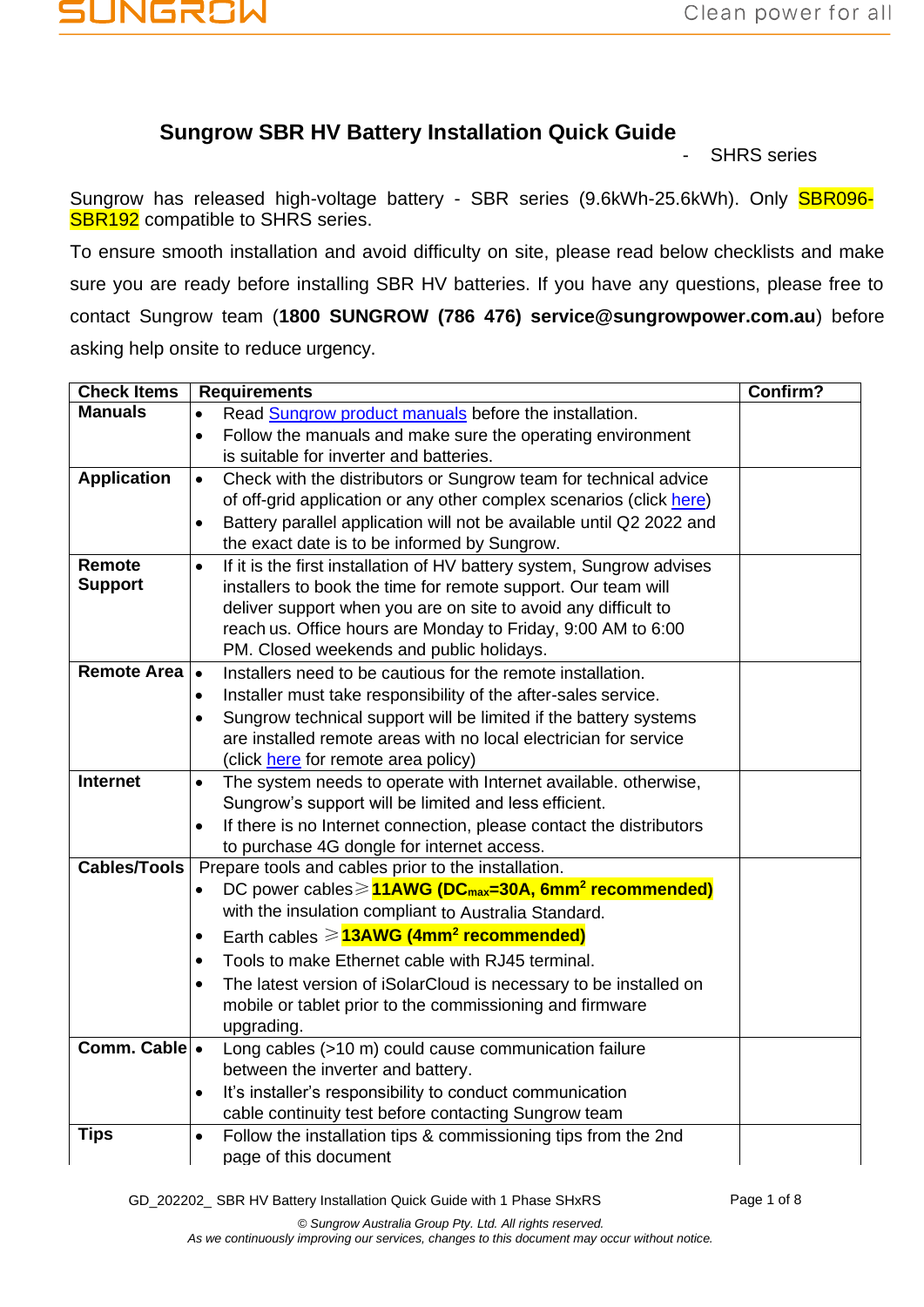# JNGR81

## **Sungrow SBR HV Battery Installation Tips**

### **Installation requirements:**

Sungrow recommends that the shaded side of the building would be better to prevent the battery from exposure to the sun, rain, and snow. **Battery must not be mounted in direct sunlight as this affects the internal heat, and therefore efficiency of the battery and voids the warranty**.







### **Minimum clearances:**





GD\_202202\_ SBR HV Battery Installation Quick Guide with 1 Phase SHxRS Page 2 of 8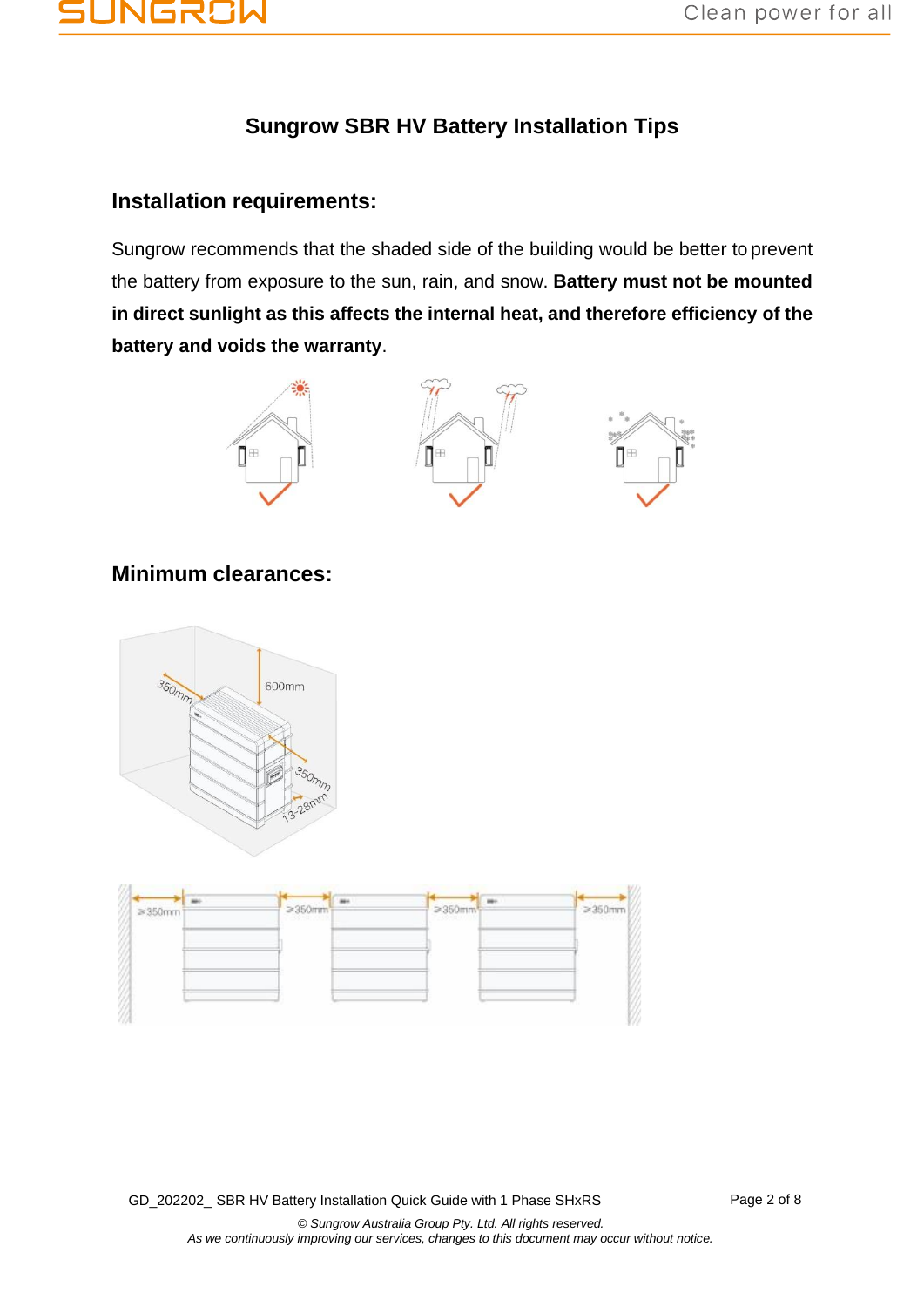### **Installation process - SBR128 (4 modules) as an example**

**1. Screw feet in (Optional and available from Q4 2021).**



**2. Place the base at the acceptable position in right way (arrows outward).**



**3. Stack up battery modules.**

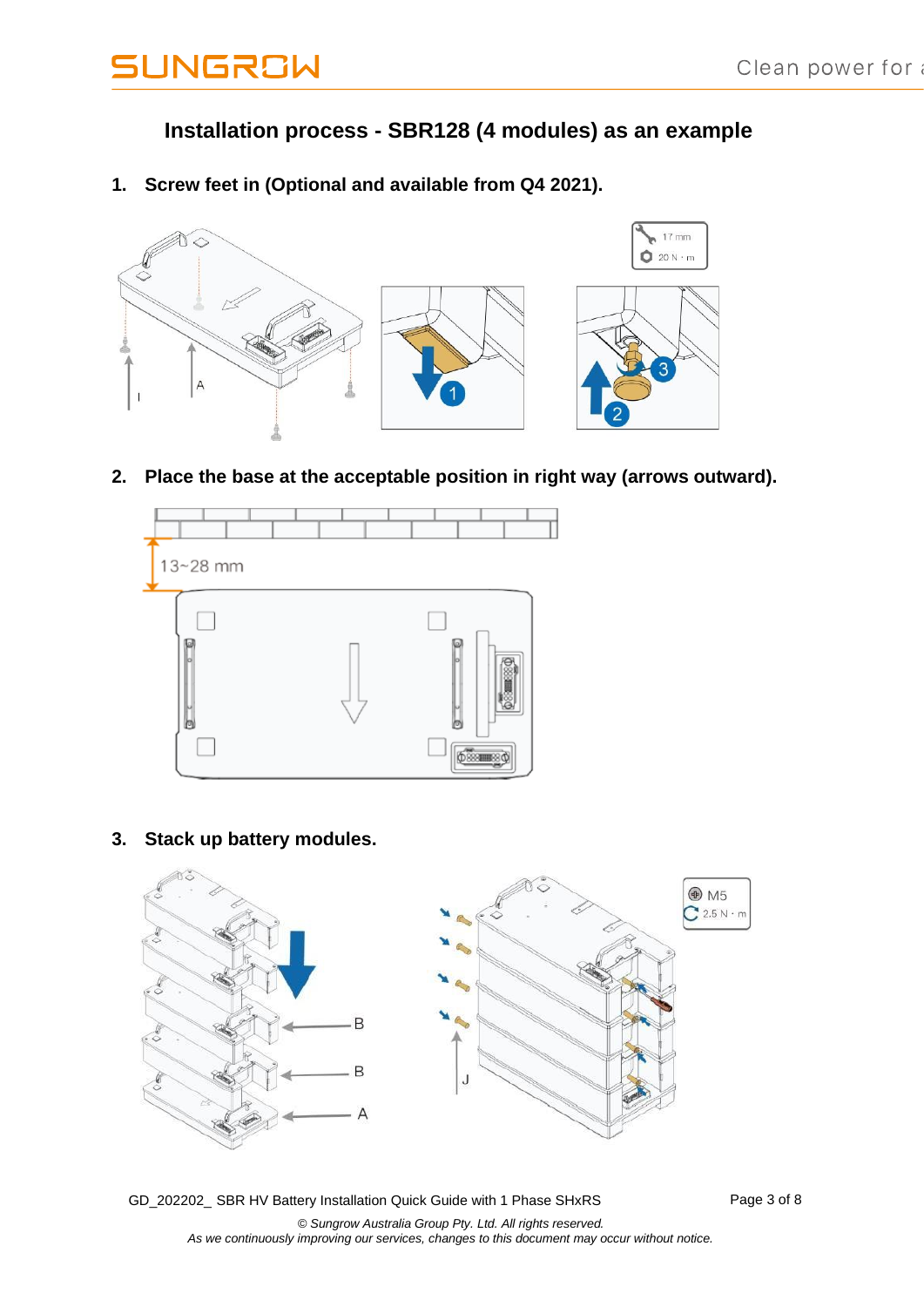**4. Insert BMU (make sure the DC MCB is off) and screw in.**



**5. Apply L-bracket to fix the battery to the wall.**



## **6. Cable's plug-in and wiring**



GD\_202202\_ SBR HV Battery Installation Quick Guide with 1 Phase SHxRS Page 4 of 8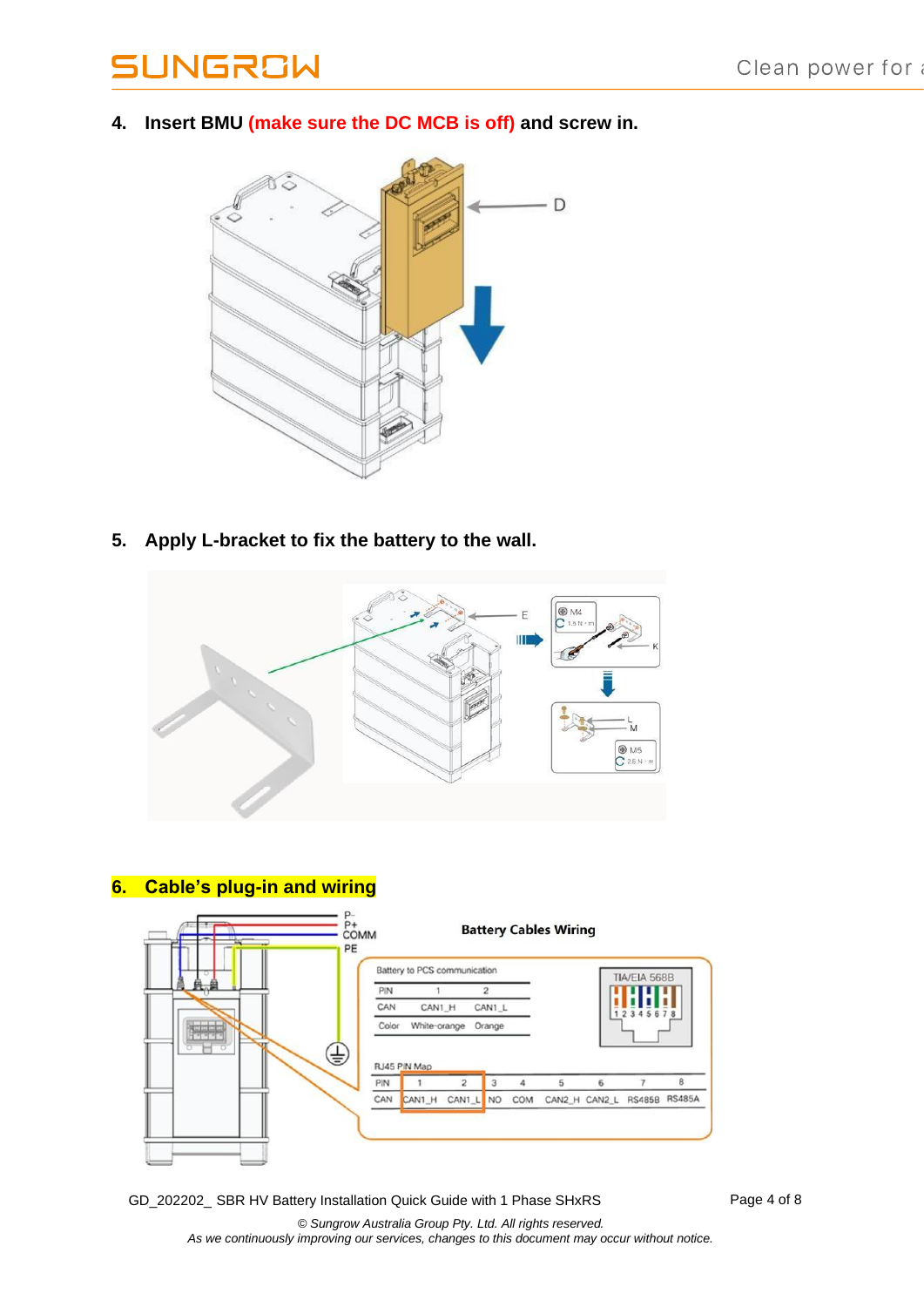#### **6-1. DC cables**

Two DC cables (6mm2) need to be prepared by installers with Sunclix connectors. One cable must have the same type of terminals at both ends to make sure '**positive-to-positive**' & '**negative-to-negative**' connection.

#### **6-2. Earthing**

Green & Yellow earth cable (4mm2) needs to be prepared by installers.

#### **6-3. COMM cable** (Example of Sungrow COMM cable)

Sungrow provides **battery COMM cable with 568B type,** using **'White-Orange**' cable for '**CAN\_H'**, '**Orange**' cable for '**CAN\_L'**



#### **COMM Connection on battery side**

Twist and loosen the Cable gland nut (shown in green) and push the cable out as much as possible. Then tighten the cable gland nut so that the RJ45 is fully forward. Twist and loosen the red part, plug the terminal into battery COMM port and then screw in to make sure the cable cannot be pulled out.

#### **COMM connection on inverter side**

**Method 1**. Standard cable provided by Sungrow connected to COM 2 (green plug)

- Pin 1&3 are for smart meters
- Pin 2&4 are for battery's CAN connection

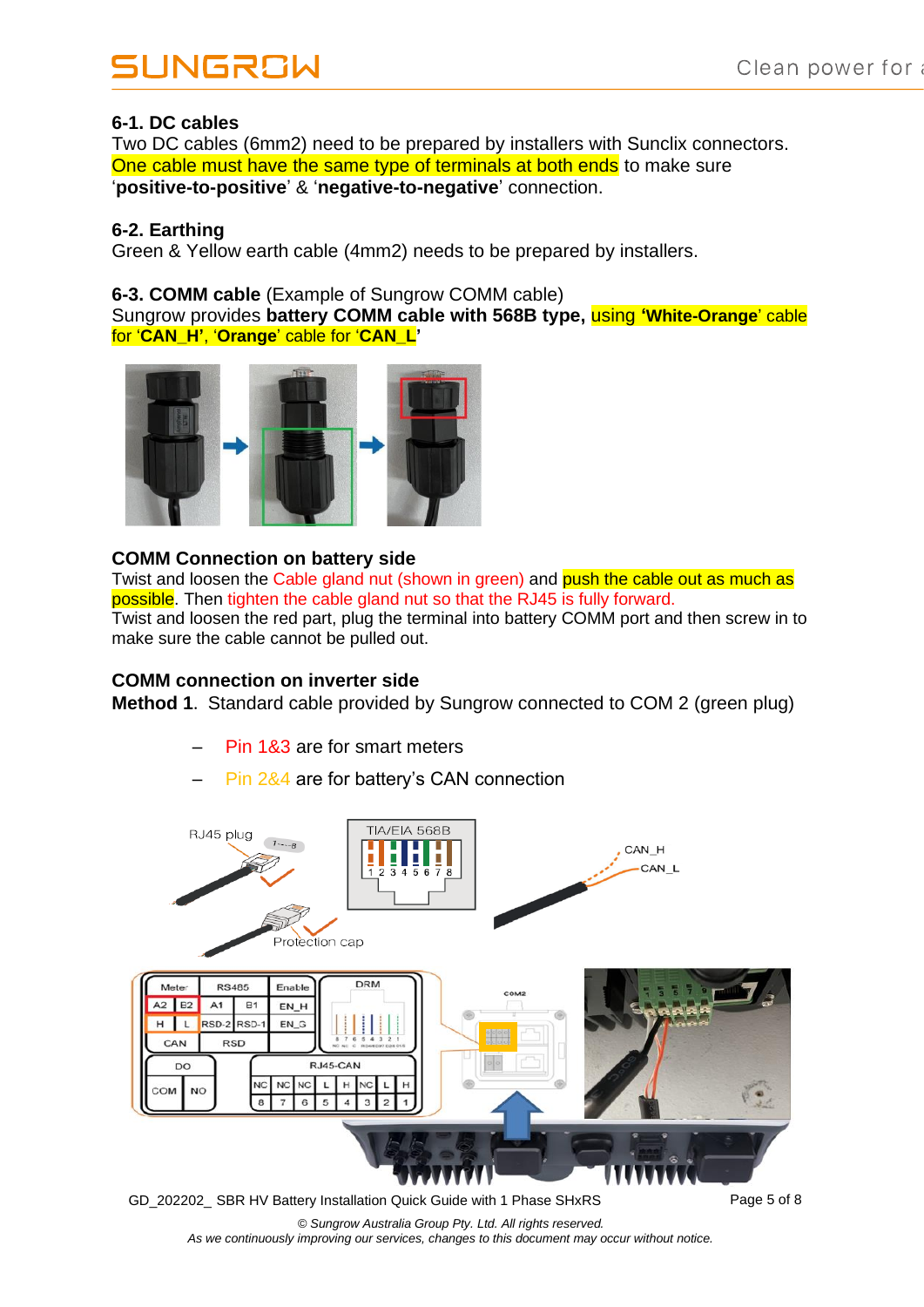

#### **Method 2**. self-made RJ45 port plugging into inverter

#### **7. Put on the lid and fix it with the Stud 'H'.**

Note: Directly use the Stud 'H' fix the lid, breaker module and the battery if the battery is **SBR096 (3 modules).**



#### **8. Put on the front cover**

- The battery with 3 modules (SBR096) does not need the cover.
- The battery with 4 modules (SBR128) needs 1 front cover;
- The battery with 5 modules (SBR160) needs 2 front covers;
- The battery with 6 modules (SBR192) needs 3 front covers;



GD\_202202\_ SBR HV Battery Installation Quick Guide with 1 Phase SHxRS Page 6 of 8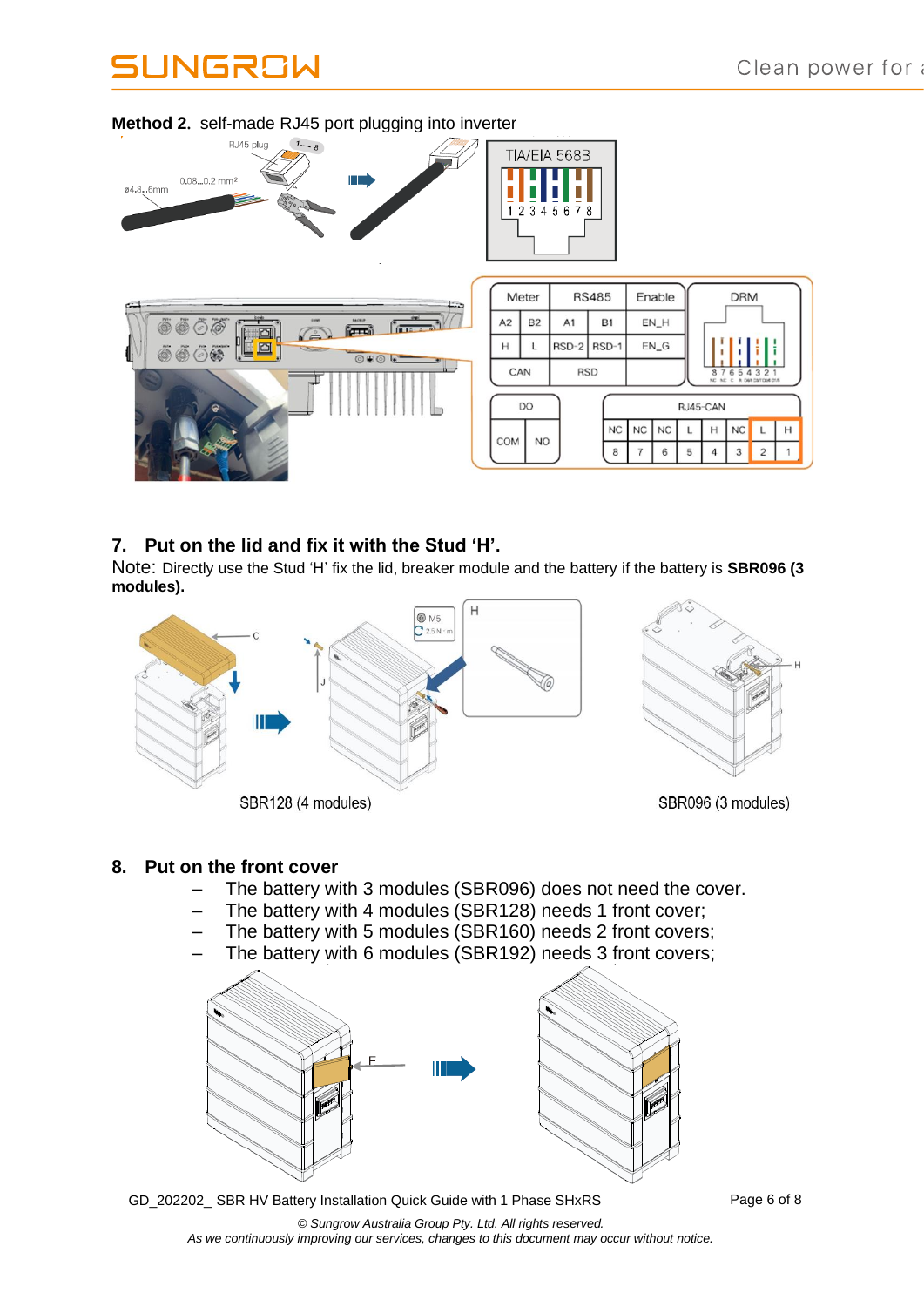**9. A completed installation is shown below.**